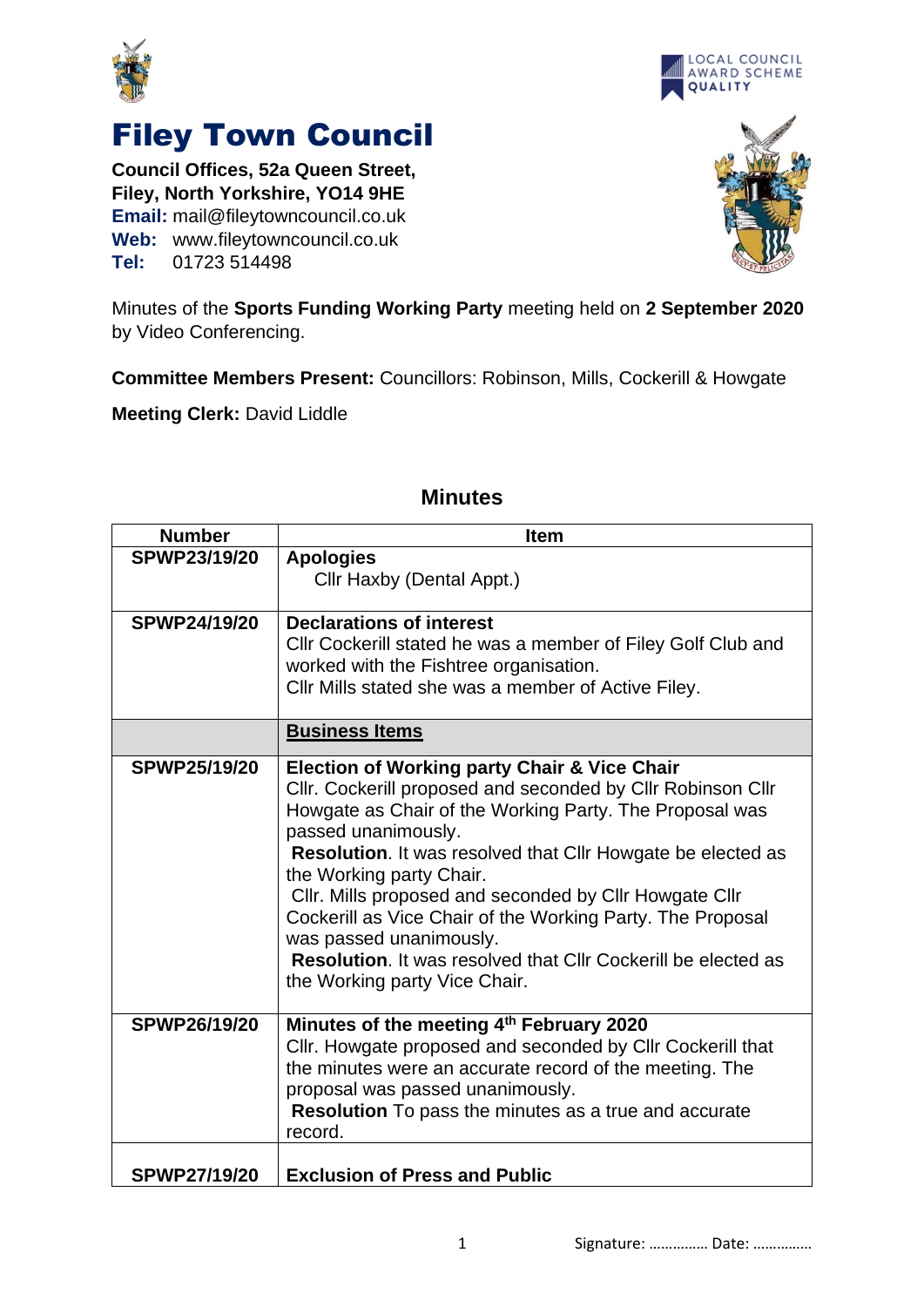



|                                                                                                                    | It was resolved to exclude the Press and Public from the                                                                                                                                                                                          |                                                                                            |           |                                                                                                                                                                                           |  |
|--------------------------------------------------------------------------------------------------------------------|---------------------------------------------------------------------------------------------------------------------------------------------------------------------------------------------------------------------------------------------------|--------------------------------------------------------------------------------------------|-----------|-------------------------------------------------------------------------------------------------------------------------------------------------------------------------------------------|--|
|                                                                                                                    | meeting due to the confidentiality of the documents discussed                                                                                                                                                                                     |                                                                                            |           |                                                                                                                                                                                           |  |
| <b>SPWP28/19/20</b>                                                                                                | <b>Review of the Grant Applications</b><br>All of the applications were review against the requirements of<br>the policy and if they were considered to be of benefit to the<br>residents of Filey.<br>A summary of the recommendations is below. |                                                                                            |           |                                                                                                                                                                                           |  |
| <b>Summary of</b><br><b>Recommendations</b><br>of The Sports and<br><b>Leisure Funding</b><br><b>Working Party</b> |                                                                                                                                                                                                                                                   |                                                                                            |           |                                                                                                                                                                                           |  |
| <b>Regarding The</b><br><b>Funding</b><br><b>Applications.</b>                                                     |                                                                                                                                                                                                                                                   |                                                                                            |           |                                                                                                                                                                                           |  |
|                                                                                                                    |                                                                                                                                                                                                                                                   |                                                                                            |           |                                                                                                                                                                                           |  |
| Organisation                                                                                                       | Recommendation<br>to Approve                                                                                                                                                                                                                      |                                                                                            | Amount    | Comments                                                                                                                                                                                  |  |
| <b>Fishtive Tree</b>                                                                                               | <b>No</b>                                                                                                                                                                                                                                         |                                                                                            | £1,000    | Did not meet the requirements of the<br>policy but was considered a worthwhile<br>cause and the issue to be passed to Full<br>Council for consideration of alternative<br>Funding method. |  |
| Filey in Bloom                                                                                                     | No                                                                                                                                                                                                                                                |                                                                                            | £2,365    | Did not meet the requirements of the<br>policy but was considered a worthwhile<br>cause and the issue to be passed to Full<br>Council for consideration of alternative<br>Funding method. |  |
| Filey Brigg Research<br>Group                                                                                      | No                                                                                                                                                                                                                                                |                                                                                            | £5,000    | Did not meet the requirements of the<br>policy.                                                                                                                                           |  |
| Filey Golf Club                                                                                                    | Yes                                                                                                                                                                                                                                               | £25,000<br>with FGC being asked to possibly<br>increase involvement with local<br>schools. |           | Considered to be an excellent project                                                                                                                                                     |  |
| <b>Filey Playing Fields</b><br>Association                                                                         | Yes                                                                                                                                                                                                                                               |                                                                                            | £25,000   | Considered to be an excellent project in<br>particular increasing the facilities for<br>female sport.                                                                                     |  |
| <b>Filey Southdene</b><br><b>Bowing Club</b>                                                                       | Yes                                                                                                                                                                                                                                               |                                                                                            | £3,964.80 | Considered to be a very good project.                                                                                                                                                     |  |
| Parish Centre @ St.<br>John's Filey                                                                                | Yes                                                                                                                                                                                                                                               |                                                                                            |           | Considered to be an excellent project<br>which would benefit a wide range of<br>Filey residents.                                                                                          |  |
| <b>Active Filey</b>                                                                                                | Yes                                                                                                                                                                                                                                               |                                                                                            | £1,600    | Considered to be an excellent project<br>which targeted the training of coaches<br>for the benefit of many residents.                                                                     |  |
|                                                                                                                    |                                                                                                                                                                                                                                                   |                                                                                            |           |                                                                                                                                                                                           |  |
| <b>Total value of</b><br>recommended<br>projects=                                                                  | £79,993.80                                                                                                                                                                                                                                        |                                                                                            |           |                                                                                                                                                                                           |  |